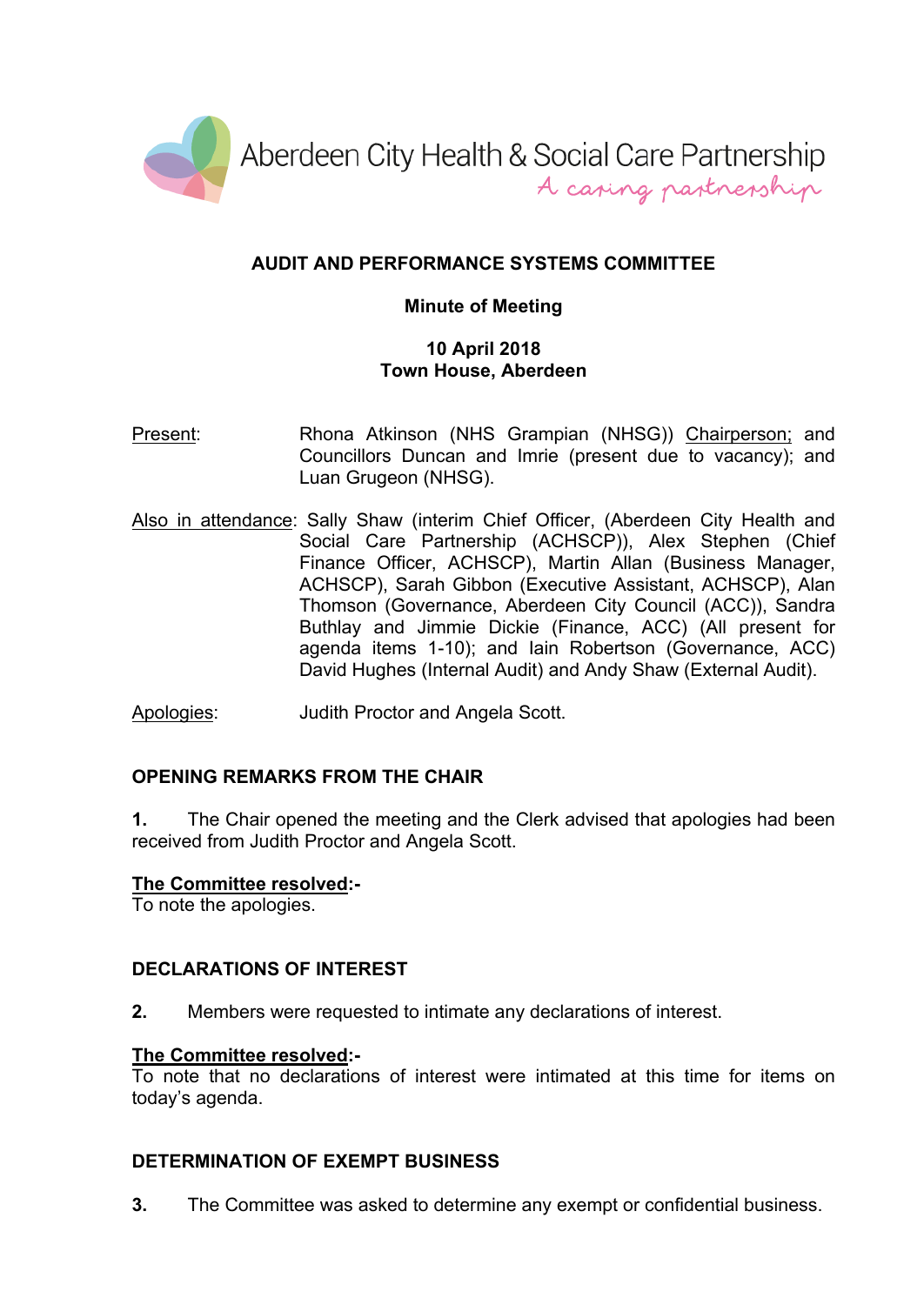The Chair proposed to consider item 11 (Private Meeting with Internal and External Audit) as exempt business.

### **The Committee resolved:-**

In terms of Section 50(A)(4) of the Local Government (Scotland) Act 1973, to exclude the press and public from the meeting during consideration of the aforementioned item of business so as to avoid disclosure of exempt information of the classes described in paragraph 1 of Schedule 7(A) of the Act.

# **MINUTE OF PREVIOUS MEETING – 2 March 2018**

**4.** The Committee had before it the minute of the previous meeting of 2 March 2018.

In reference to item 5 (Risk Register Review) Councillor Duncan asked how actions were tracked, Alex Stephen (Chief Finance Officer, ACHSCP) advised that the Partnership maintained a report tracker and these actions were due to be considered at the risk management workshop on 24 April and at the next IJB meeting on 22 May 2018; and

In reference to item 11 (Transformation Progress), Luan Grugeon asked if the Partnership had been reviewing governance arrangements whilst transformation projects were being upscaled, Mr Stephen confirmed that governance was taken into account and the Partnership had mechanisms in place to monitor the pace of change.

#### **The Committee resolved:-**

- $(i)$  to approve the minute as a correct record;
- (ii) to request a deep dive session on the governance arrangements for transformation projects; and
- (iii) otherwise note the information provided.

#### **LOCAL CODE OF GOVERNANCE**

**5.** The Committee had before it a report by the Chief Finance Officer which reviewed the local code of corporate governance for the IJB as agreed by Audit & Performance Systems Committee on 11 April 2017 and allowed the Committee to comment on the sources of assurances used to measure the effectiveness of the governance principles contained in the CIPFA\SOLACE<sup>1</sup> *'Delivering Good Governance in Local Government: Framework'* document.

#### **The report recommended:-**

That the Committee approve the use of the sources of assurance, listed in appendix 1, and review the local code of governance.

Alex Stephen (Chief Finance Officer, ACHSCP) advised that the IJB code of governance had adopted the agreed ACC framework and provided an overview of the sources of assurance outlined in Appendix 1. He explained that IJB accounts would be finalised during the week commencing 16 April 2018.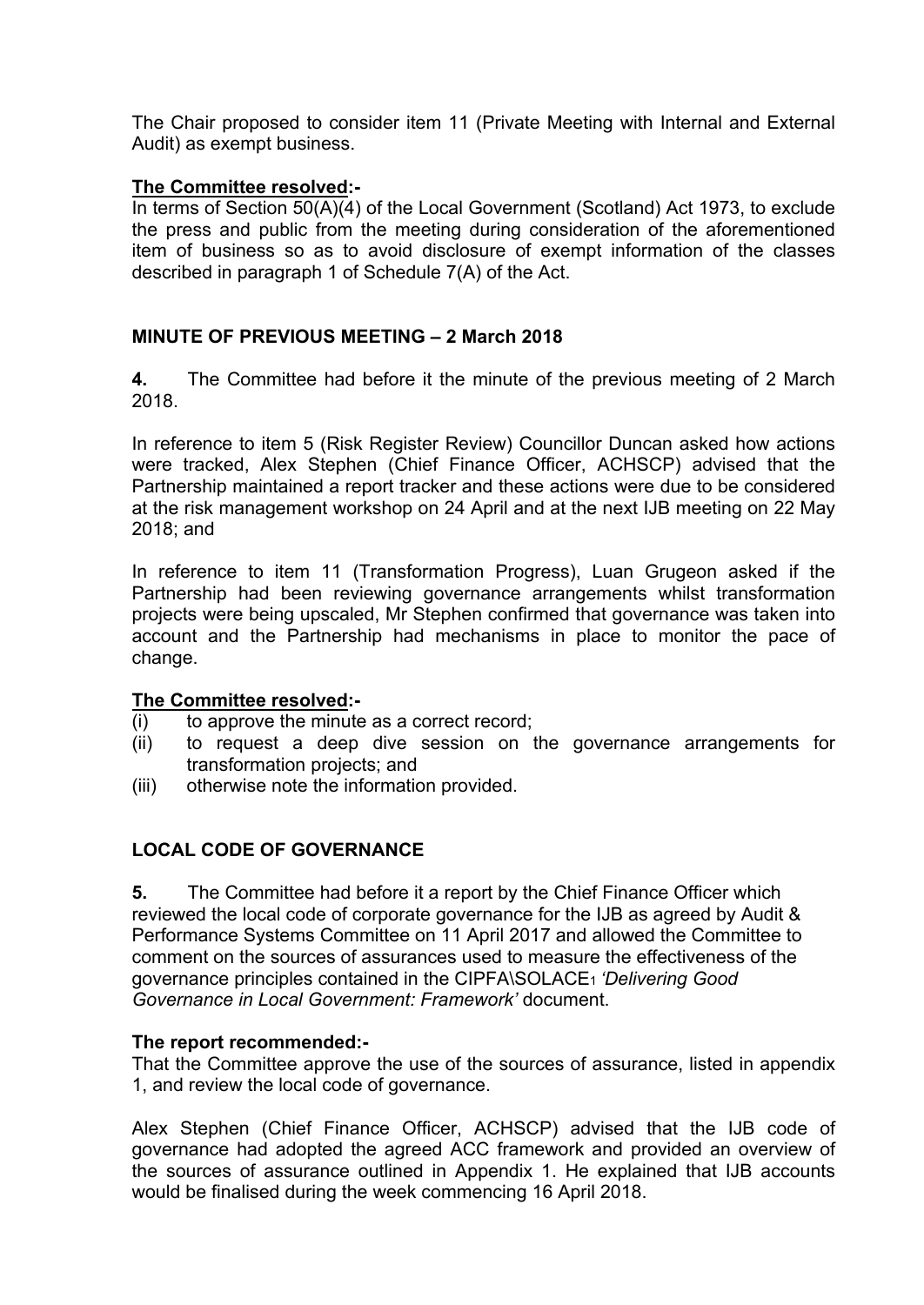Thereafter there were questions and comments on (1) how the IJB local code of governance linked in with the NHSG Professional Governance Framework; and (2) Mr Stephen advised that production of a final document would be dependent on ACC and NHSG as IJB accounts were included within both of its partners accounts.

# **The Committee resolved:-**

- (i) to approve the use of the sources of assurance listed in Appendix 1, subject to these being updated and circulated, and to note the local code of governance; and
- (ii) to request a review of the reporting schedule for the IJB Local Code of Governance programme to ensure that a streamlined approach could be adopted during the 2018-19 financial year.

## **REVIEW OF FINANCIAL GOVERNANCE ARRANGEMENTS**

**6.** The Committee had before it a report by the Chief Finance Officer which provided the results of the review undertaken by the Executive Team against financial governance requirements contained in the Chartered Institute of Public Finance and Accountancy (CIPFA)'s statement on the '*Role of the Chief Financial Officer in Local Government (2016)'.*

#### **The report recommended:-**

That the Committee note the content of the report and comment on the accompanying results of the Executive team review contained in Appendix 1.

Alex Stephen advised that the review had been based on a recommendation from the Board's previous external auditor, to provide financial assurance to the Committee using the principles set out in the Role of Chief Finance Officers in Local Government guidance prepared by CIPFA. He then provided an oversight of significant changes made during the year and highlighted areas of future work.

Thereafter there were questions and comments on (1) the process for embedding financial consequences in person specifications and appraisals; (2) the financial challenges related to locality planning and where a manager from one partner managed another partner's budget; and (3) members sought assurance that managers and budget holders had sufficient financial skills to carry out their roles effectively, Mr Stephen confirmed that he had no significant concerns in this regard as staff had received training and were generally knowledgeable and experienced.

#### **The Committee resolved:-**

- (i) to request that consideration be given to simply stating where principles do not apply to IJBs such as treasury management within principle 3; and
- (ii) otherwise note the content of the report and comment on the accompanying results of the Executive team review contained in Appendix 1.

#### **GOVERNANCE STATEMENT**

**7.** The Committee had before it a report by the Chief Finance Officer which (1) provided the Committee with the opportunity to provide comment on and approve in principle, the annual governance statement; and (2) requested agreement that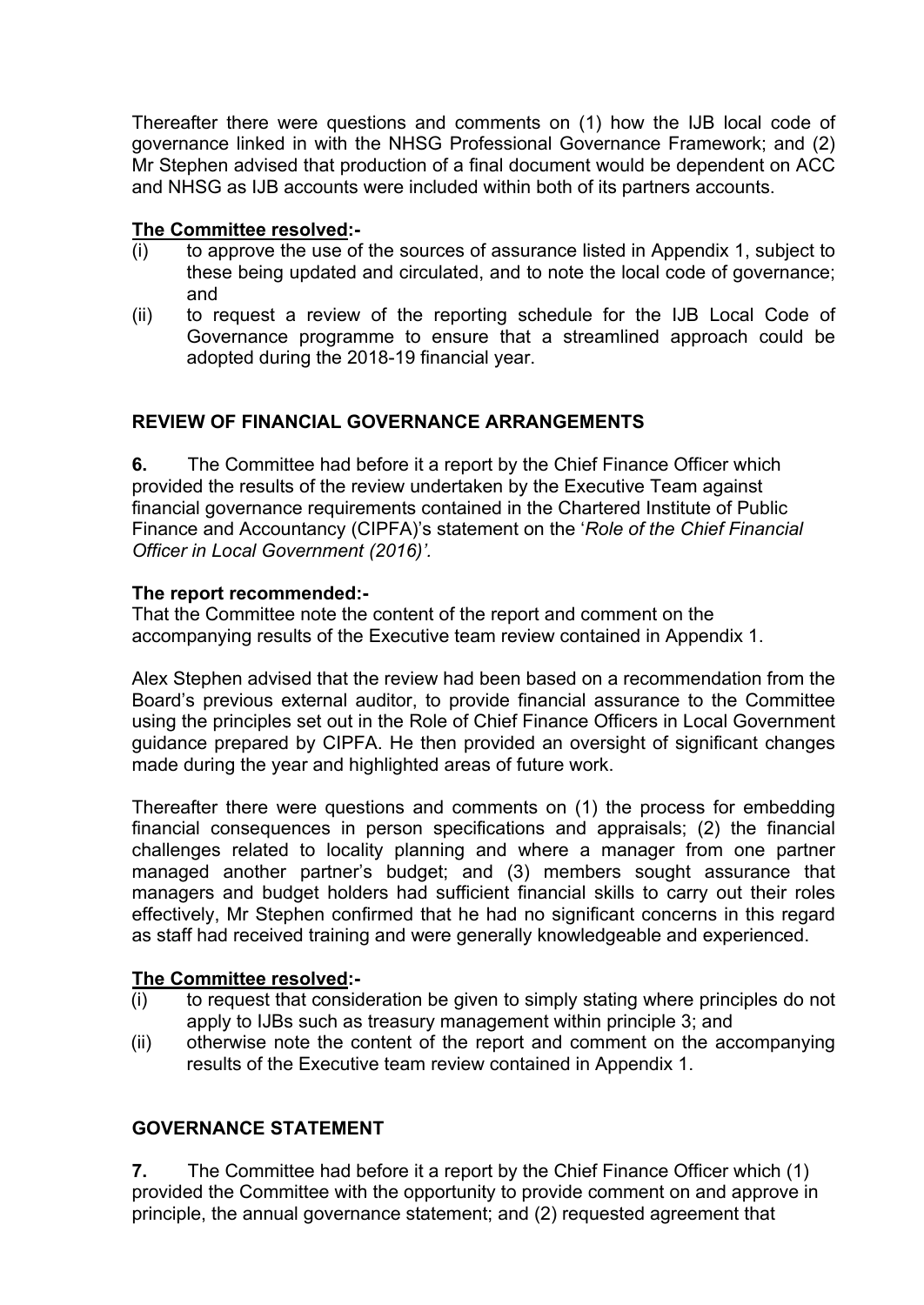assurances on the government framework could be provided to Aberdeen City Council and NHS Grampian.

# **The report recommended:-**

That the Committee –

- (a) Comment on the draft annual governance statement, as set out in appendix 1; and
- (b) Additionally, on the proviso that no significant weaknesses impacting on the IJB's governance framework are identified in the assurances received by Aberdeen City Council, NHS Grampian and the IJB's Internal auditors: Instruct the Chief Finance Officer to complete the governance statement and provide responses to Aberdeen City Council and NHS Grampian that reasonable assurance can be placed upon the adequacy and effectiveness of the Aberdeen City Integration Joint Board's systems of governance.

Alex Stephen advised that last year's formatting had been retained but additional improvement activity had been included to reflect the Board's second full year of operation. Mr Stephen provided an overview of the IJB scheme of governance and noted that an action plan was in place to monitor implementation. He added that additional sources of assurance would be provided by ACC and NHSG following approval of their annual governance statements and explained that if any significant changes had been made, these items would be brought back to the Committee for further consideration

Thereafter there were questions and comments on (1) the possibility of referring to the Fairer Scotland Duty within the action plan; (2) the list of improvement actions, with particular focus on the review of risk registers; and (3) the importance of not losing focus on person centred care at a local level in search of achieving national metrics and targets.

#### **The Committee resolved:-**

- (i) to request that reference be made to the Fairer Scotland Duty within the action plan; and
- (ii) otherwise instruct the Chief Finance Officer to complete the governance statement and provide responses to Aberdeen City Council and NHS Grampian that reasonable assurance could be placed upon the adequacy and effectiveness of the Aberdeen City Integration Joint Board's systems of governance.

# **INTERNAL AUDIT ANNUAL REPORT**

**8.** The Committee had before it a report by David Hughes (Chief Internal Auditor) which provided the Committee with Internal Audit's Annual Report and Internal Financial Control Statement for 2017/18.

#### **The report recommended:-**

That the Committee -

- (a) Note the Internal Financial Control Statement for 2017/18;
- (b) Note that the Chief Internal Auditor has confirmed the organisational independence of Internal Audit;
- (c) Note that there has been no limitation to the scope of Internal Audit work during 2017/18;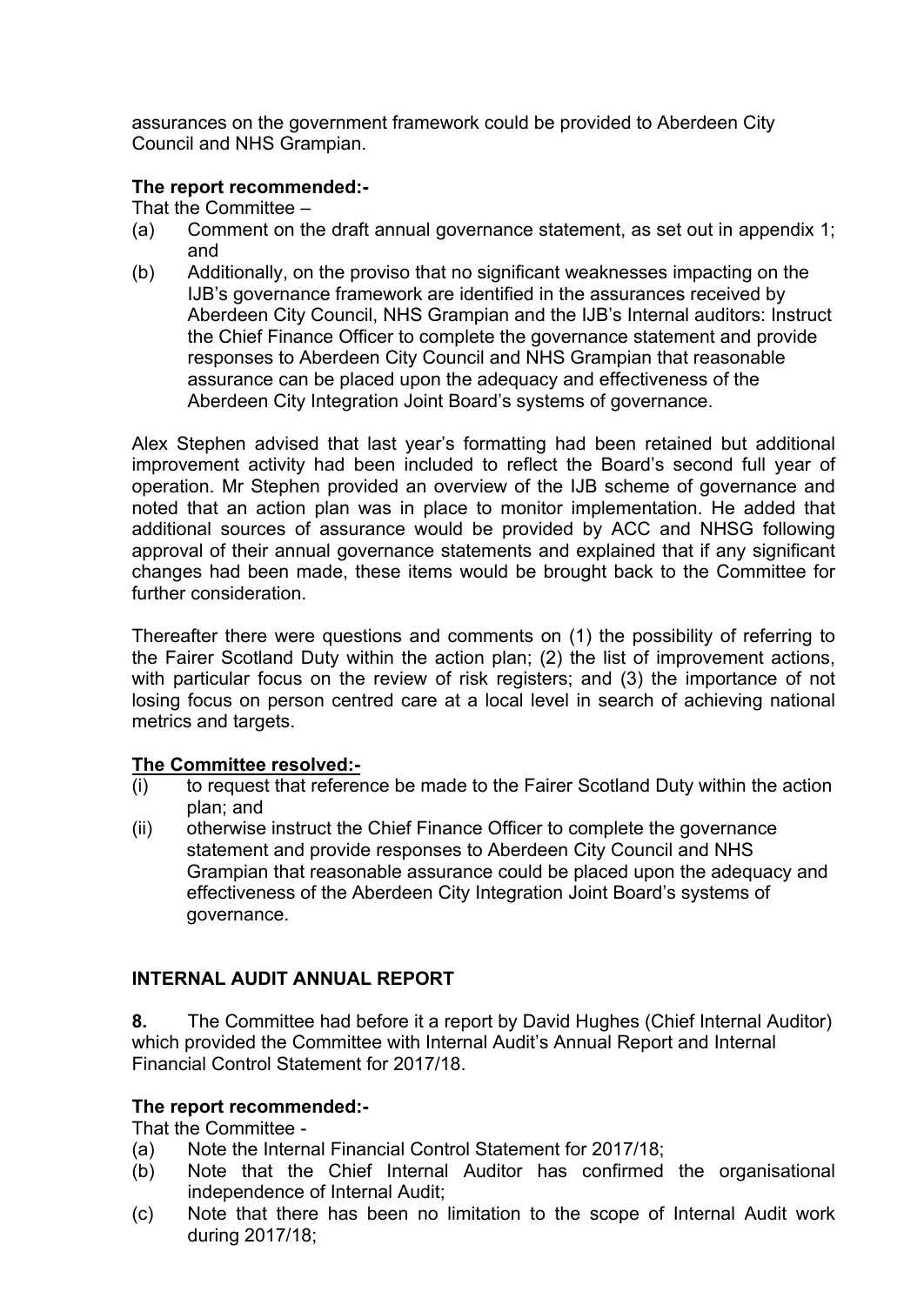- (d) Note that an external review of Internal Audit was completed by KPMG and the outcome from that was reported to Aberdeen City Council's Audit, Risk and Scrutiny Committee; and
- (e) Note the progress that IJB management has made with implementing recommendations agreed in Internal Audit reports relating to the IJB.

David Hughes advised that Internal Audit had assessed the IJB's governance, financial and risk management frameworks and found that reasonable assurance could be placed on the adequacy and effectiveness of the Board's internal control system. He explained that a number of recommendations for improvement had been made and referred members' attention to appendix 2 of the report. Mr Hughes concluded by confirming the independence of Internal Audit and noting that its scope had not been limited during 2017-18.

The Chair thanked Mr Hughes for his report and reiterated the importance of a having a robust and reliable internal audit function, as well as having a Committee that would listen to concerns and act on recommendations for improvement.

Thereafter members discussed Internal Audit's oversight of IJB partnership working, to which Mr Hughes advised that Internal Audit did not have full access to relevant information as they were not NHS Grampian's internal auditor. The Chair confirmed that NHS Grampian's internal audit plan for 2018-19 had been approved last week (week commencing 2 April 2018).

#### **The Committee resolved:-**

- (i) to note the Internal Financial Control Statement for 2017/18;
- (ii) to note that the Chief Internal Auditor has confirmed the organisational independence of Internal Audit;
- (iii) to note that there has been no limitation to the scope of Internal Audit work during 2017/18;
- (iv) to note that an external review of Internal Audit was completed by KPMG and the outcome from that was reported to Aberdeen City Council's Audit, Risk and Scrutiny Committee; and
- (v) to note the progress that IJB management has made with implementing recommendations agreed in Internal Audit reports relating to the IJB.

#### **INTERNAL AUDIT PLAN**

**9.** The Committee had before it a report by David Hughes which sought approval of the Internal Audit Plan for the Aberdeen City Integration Joint Board for 2018/19.

#### **The report recommended:-**

That the Committee approve the Internal Audit plan for 2018/19.

David Hughes presented the Internal Audit Plan for 2018-19 and advised that areas of intended scrutiny had been based on discussions with management and a review of risk and governance documents. He noted that the adult social care element of the Plan had been approved by the Council's Audit, Risk and Scrutiny Committee on 22 February 2018.

Thereafter there were questions and comments on (1) risks relating to hosted services; (2) how audit areas were selected by Internal Audit; and (3) the ongoing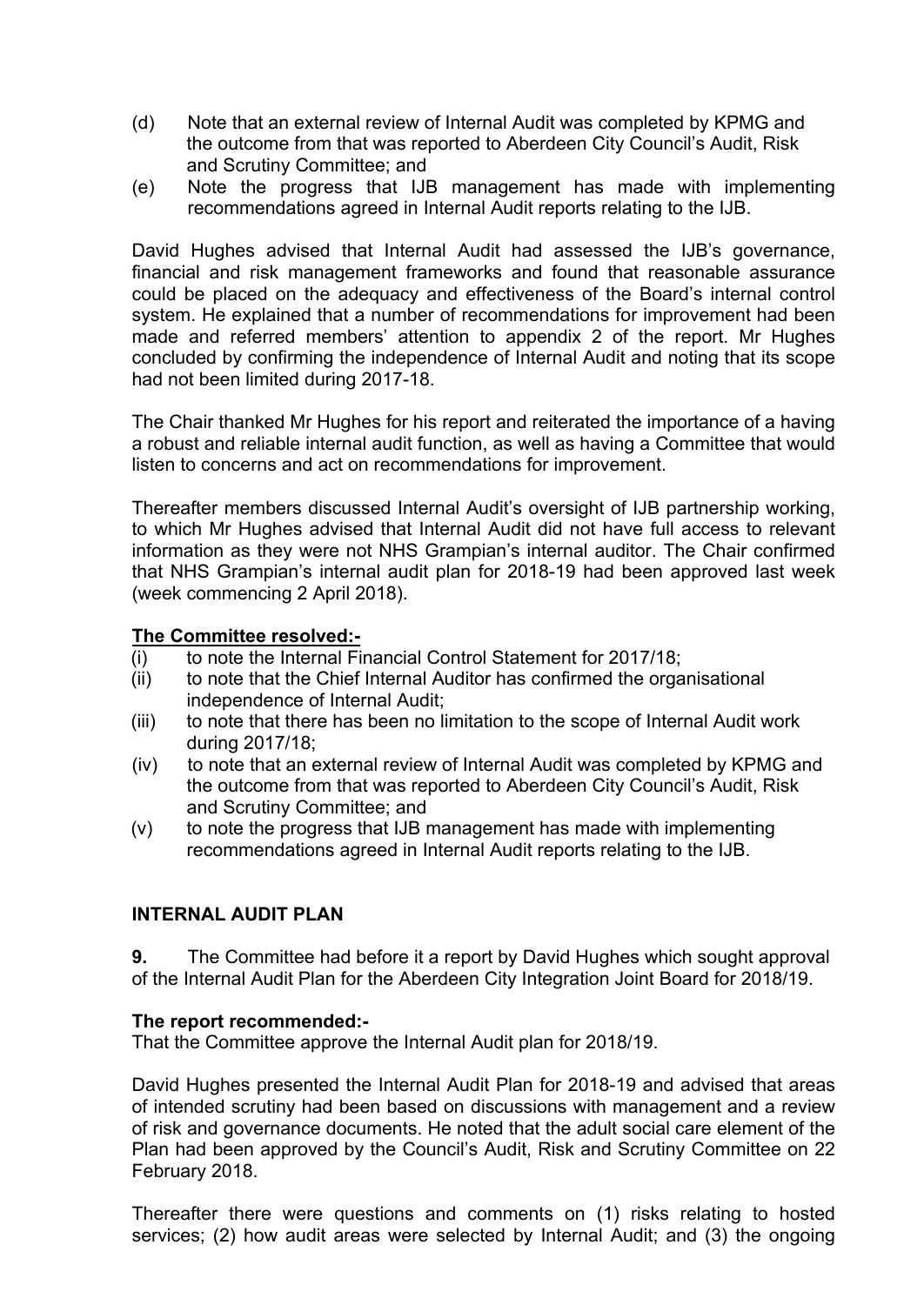review of the Strategic Risk Register and whether there was scope to change areas of intended scrutiny throughout the year. Mr Hughes confirmed there was such scope, and pointed out that internal audit work would not commence until the second quarter of the financial year.

#### **The Committee resolved:-**

- (i) to approve the Internal Audit plan for 2018/19; and
- (ii) to request that risks relating to hosted services be reviewed at the IJB Workshop on 24 April 2018.

#### **INTERNAL AUDIT REPORT – FINANCIAL ASSESSMENTS**

**10.** The Committee had before it a report by David Hughes which presented the outcome from the planned audit of Financial Assessments that was included in the 2017/18 Internal Audit Plan for Aberdeen City Council.

#### **The report recommended:-**

That the Committee review, discuss and comment on the issues raised within this report.

David Hughes advised that the objective of the audit was to determine whether assurance arrangements were in place to undertake financial assessments for fees charged and services provided by the Partnership. Internal Audit found that this was the case in general, though a number of recommendations were made for improvement with regards to the quality assurance process. He added that Management had accepted all Internal Audit recommendations.

Thereafter there were questions and comments on (1) the use of digital technology to improve accuracy and efficiency levels; (2) the ongoing workstream to increase the functionality of the Care First system; and (3) the importance of processing and storing personal information and data securely.

#### **The Committee resolved:-**

To note the report.

#### **INTERNAL AUDIT REPORT – SOCIAL WORK PAYROLL**

**11.** The Committee had before it a report by David Hughes which presented the outcome from the planned audit of Adult Social Work Payroll that was included in the 2017/18 Internal Audit Plan for Aberdeen City Council.

#### **The report recommended:-**

That the Committee review, discuss and comment on the issues raised within this report.

David Hughes advised that appropriate controls were in place but highlighted that areas of compliance could be strengthened with regards to authorised signatures, and a number of minor payment errors had been identified. He added that Management had accepted all recommendations for improvements made by Internal Audit.